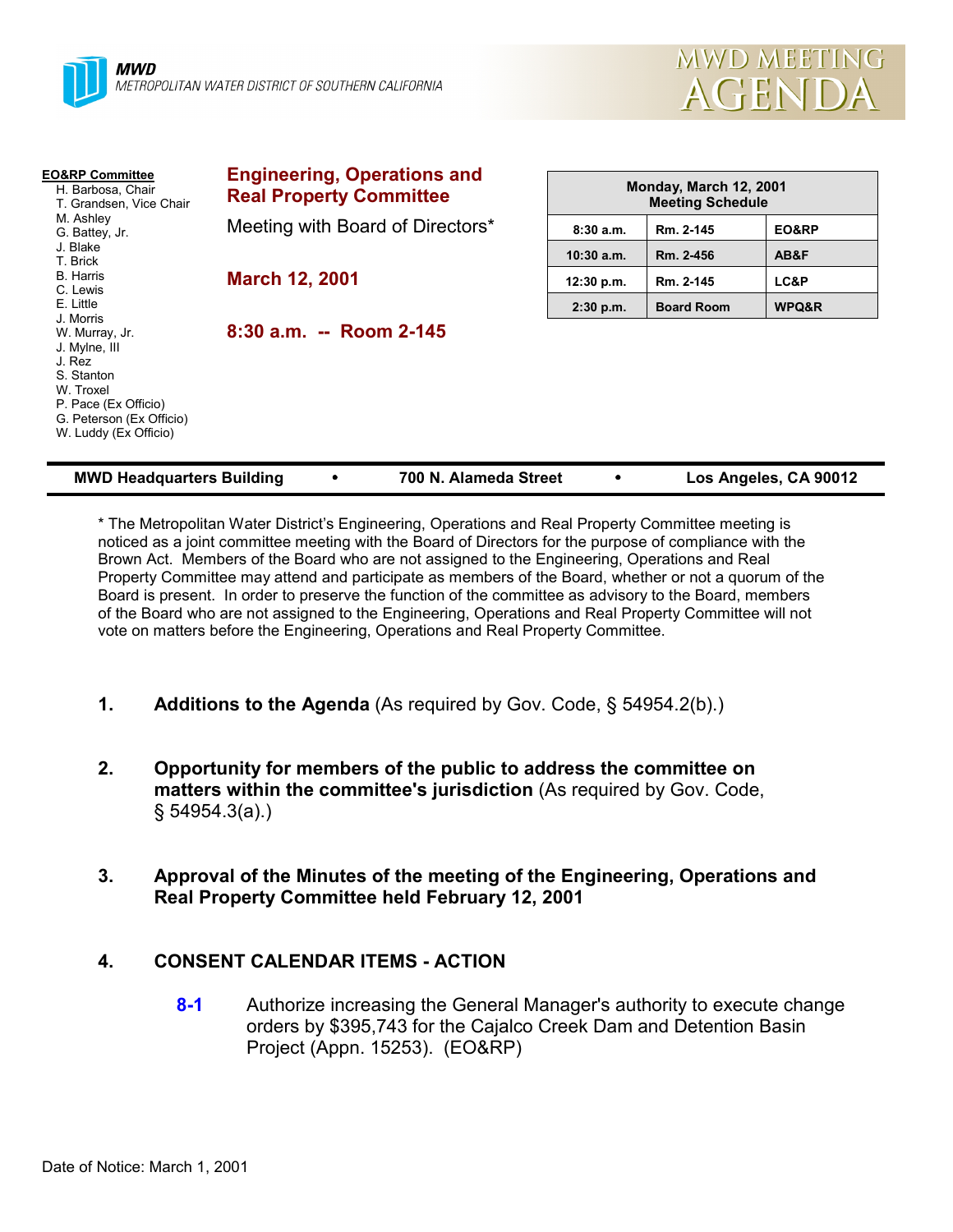**8-2** Authorize \$1.15 million for the conversion of four pump-motor units to turbine-generators at the Hiram W. Wadsworth Pumping Plant, and delegate authority to the General Manager to award an agreement to complete the work and to execute all agreements necessary to obtain financial incentives and to enable Metropolitan to sell the hydroelectric energy thereby produced (Appn. 15360). (EO&RP)

## **5. OTHER BOARD ITEMS - ACTION**

- **9-1** Authorize \$12.6 million for design and construction of chlorine containment and handling facilities at the Robert A. Skinner and Henry J. Mills filtration plants (Appn. 15346). (EO&RP)
- **9-2** Authorization to: (1) proceed with site engineering activities and environmental documentation for the Robert A. Skinner Filtration Plant Improvements Program, and conceptual design for the addition of Module 7, and appropriate \$1.95 million for these purposes (Appn. 15365); and (2) proceed with all necessary right-of-way acquisition and preliminary design for San Diego Pipeline No. 6 (Appn. 15121). (EO&RP)

# **6. BOARD INFORMATION ITEMS**

- **10-1** Status report for the Diamond Valley Lake Project for the month ending January 2001. (EO&RP)
- **10-2** Status report for the Inland Feeder Project for the month ending January 2001. (EO&RP) **[Any discussion of potential litigation to be heard in closed session. Conference with legal counsel—significant exposure to litigation (two matters); to be heard in closed session pursuant to Gov. Code § 54956.9(b)]**
- **10-5** Status of ground lease agreement between Metropolitan and the Western Center Community Foundation. (EO&RP)

## **7. COMMITTEE ITEMS**

a. Oral report on Diamond Valley Lake recreation and Ibbetson guest quarters.